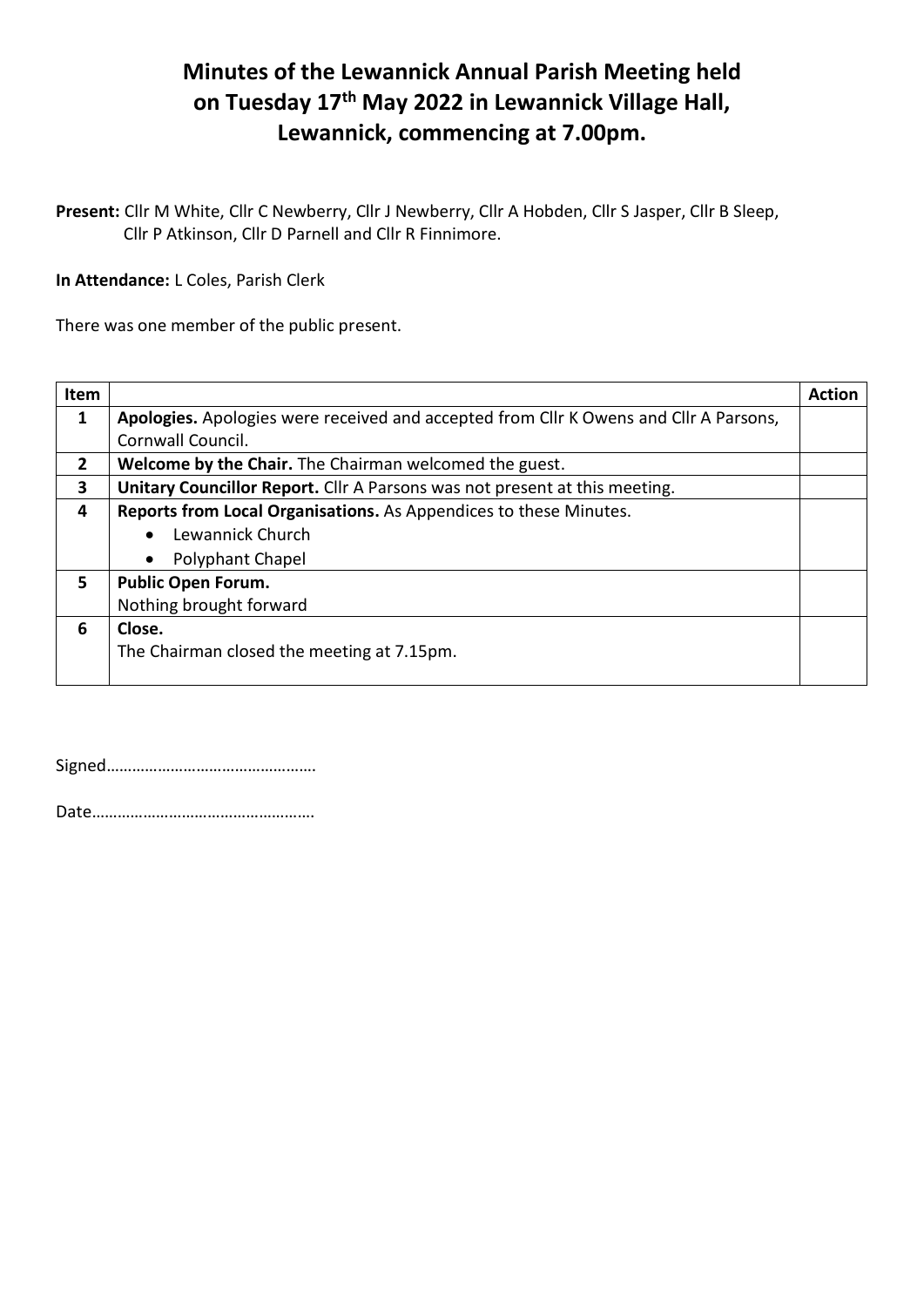## *Lewannick Church Report for the 2022 Parish AGM*

*Thanks for the continued support of the Parish Council — particularly with help with the maintenance of the church yard.*

*Last time there was no church service in this country ….. 1209, something to do with King John!!*

*Churches were closed — March 2020. This was hard for us but times were hard for everyone. Reopened May 2021*

Our North Aisle Project ( we were able to build while we were closed )-- Cafe Central - 1st *birthday tomorrow.*

*Tree Planting — We had wonderful support from the Wind Turbine Committee Betula snow queen Various malus Prunus Amanogawa More planting to be done this autumn. Planting what is good for wild life, autumn colour etc. Perhaps thinking about having a greener church yard.*

*Future Events.*

*Platinum Jubilee Flower Festival 2nd - 6th June*

*Concert in aid of the Tower Project. Trebartha Walled Garden Monday , 4th July 2022, hopefully something for all.*

*We want to the Church to be alive and where people want to go.*